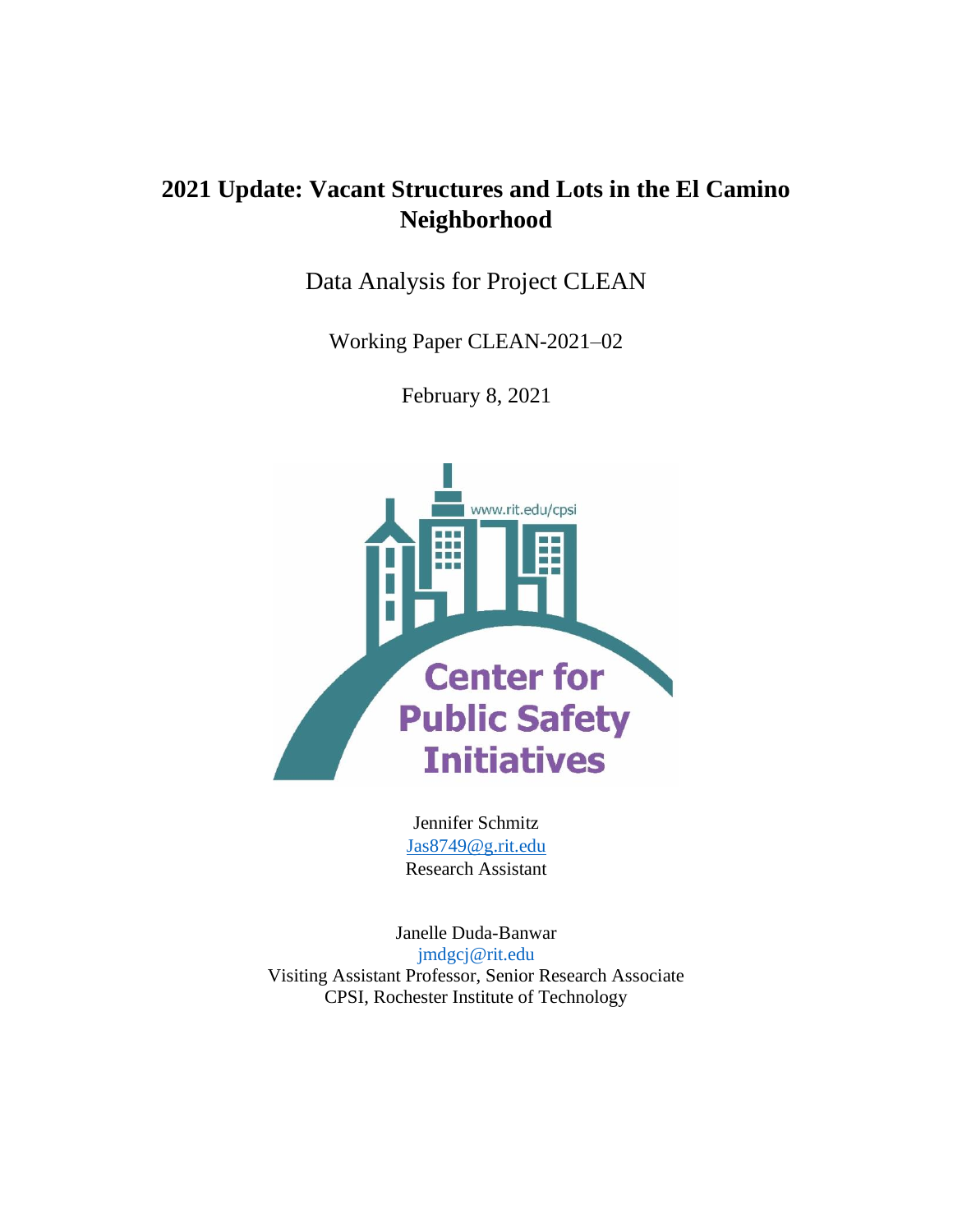#### **Introduction**

The El Camino neighborhood located in Northeast Rochester is the site of an open-air heroin market. Project CLEAN has been working to disrupt this drug market through a variety of interventions, including neighborhood revitalization. Vacant land and properties are a source of cover for drug users and sellers in the area, as well as frequent hot spots for drug litter and paraphernalia. To combat this, one of the CLEAN strategies is to decrease the number of vacant lots and structures by finding new ownership, demolish problem buildings, and develop the vacant land.

A [previous paper](https://www.rit.edu/liberalarts/sites/rit.edu.liberalarts/files/docs/CRIM%20Resources/Vacant%20Structures%20and%20Lots%20in%20the%20El%20Camino%20Neighborhood.pdf) in January 2018 investigated the number of vacant properties within the neighborhood. An updated analysis of vacant properties in the CLEAN neighborhood is presented in this working paper. This is one way to get a sense of whether this strategy has made an impact. This paper will replicate the previous analysis using data from the city of Rochester's "Vacant Structures, Vacant Land, and City Owned Properties" dashboard. The data used in the analysis was current as of January 28, 2021 and downloaded from

[https://www.cityofrochester.gov/maps/.](https://www.cityofrochester.gov/maps/)

#### **Location**

In total, as of January 28, 2021, there are 377 vacant properties in the CLEAN neighborhood. This is an 11% decrease from three years ago, when there were 424 vacant properties. Figure 1 shows the location of the 82 vacant structures in the El Camino neighborhood (in yellow). Figure 2 shows the location of the 295 vacant land plots in the same neighborhood (in green). This is a decrease in the number of vacant structures (107) and vacant land (317) compared to January 2018.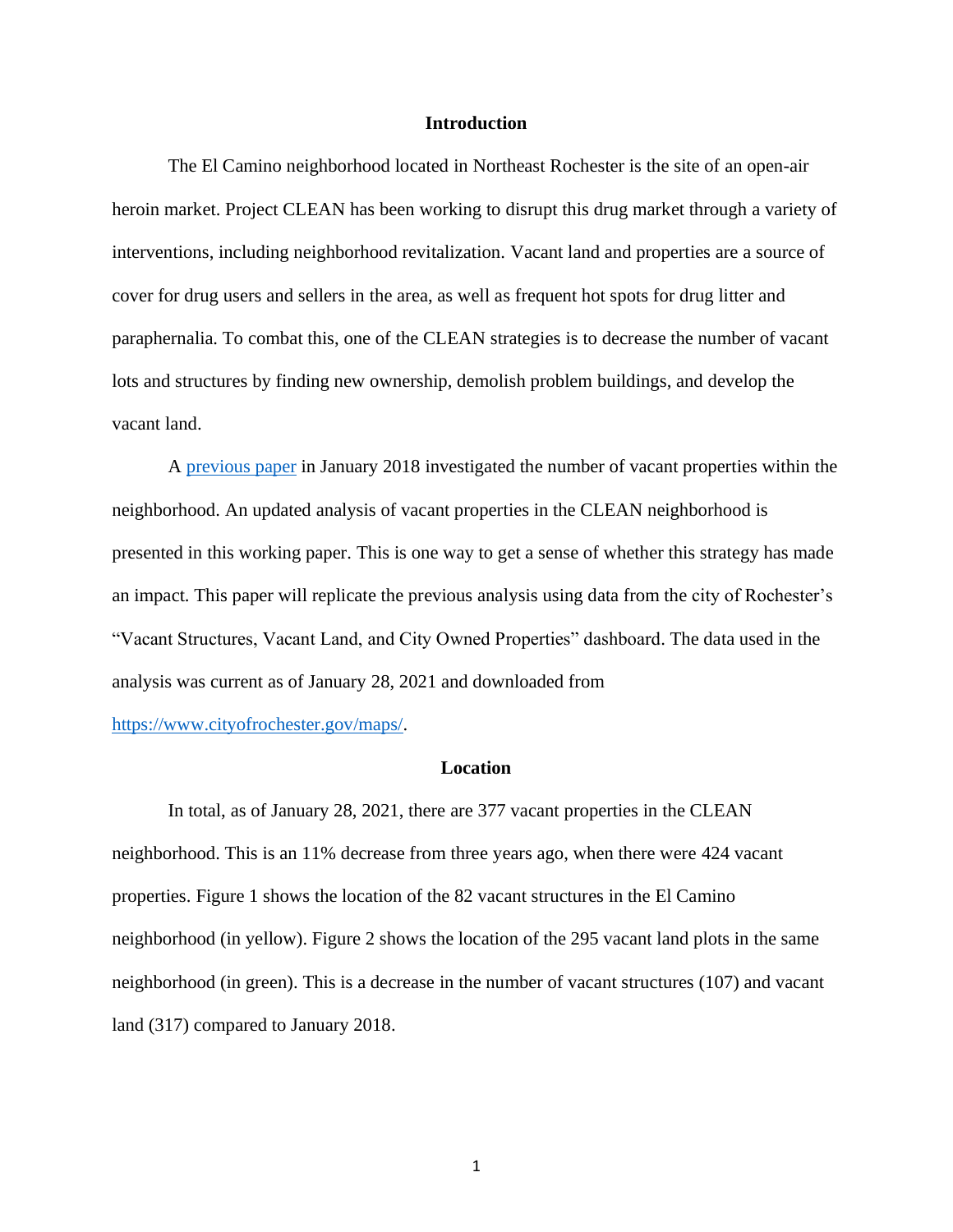

Figure 1: Vacant Structures in the El Camino Neighborhood ( $n = 82$ )

Clifford Ave continues to have the highest number of vacant lots (26) and structures (6) in the CLEAN project area. Another main street in the neighborhood, North Clinton, has seen a 50% decrease in vacant properties (2018: 15, 2021: 7) and land (2018: 6, 2021: 2). Currently 45 of 50 or 90% of streets in the neighborhood have at least one vacant lot or structure. Further, 70% of streets have two or more vacant lots or structures, a 4% decrease compared to 2018, and 64% of streets have at least one vacant structure, a 6% decrease compared to 2018.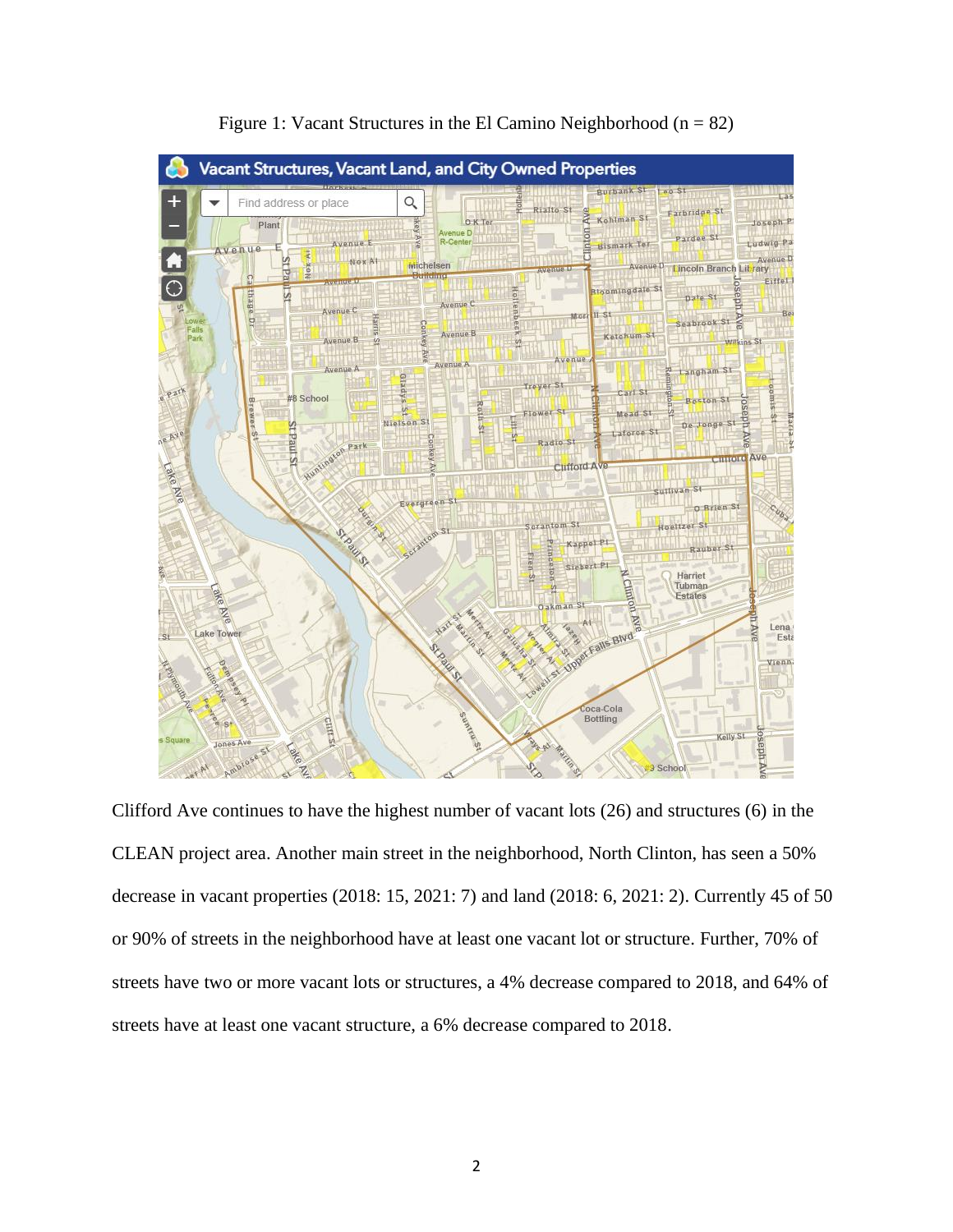

Figure 2: Vacant Land in the El Camino Neighborhood (n = 295)

Figure 3 below illustrates the number of vacant lots and structures per street. Ibero-American Development Corporation owns some of the vacant lots as they will soon become [Pueblo Nuevo,](https://www.ibero.org/groundbreaking-pueblo-nuevo/) a mix of affordable, section 8, and housing for people with disabilities. Phase I of the construction is currently under way. This means that vacant land on some of the streets including Kappel Place, N. Clinton, and O'Brien already have future plans for development.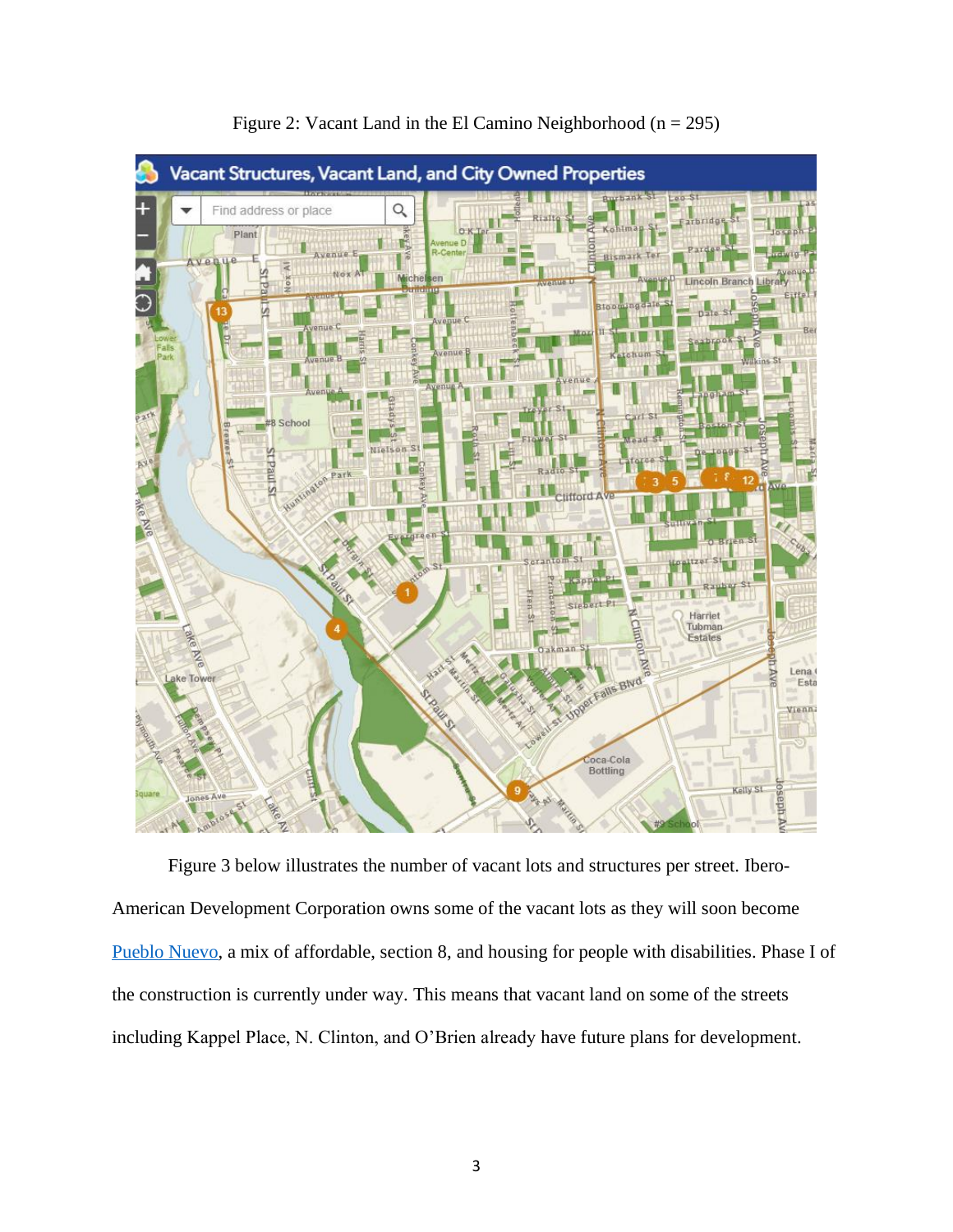

Figure 3: Location of Vacant Lots and Structures in El Camino Neighborhood

Figure 4 compares the six streets with the highest number of vacant land and structures in 2018 with their current totals. Four of these six streets have fewer vacant properties in 2021 than in 2018. Combined, these four streets have 30 fewer vacant properties in 2021 than in 2018. One remained the same and one (Conkey Ave) has one additional vacant property.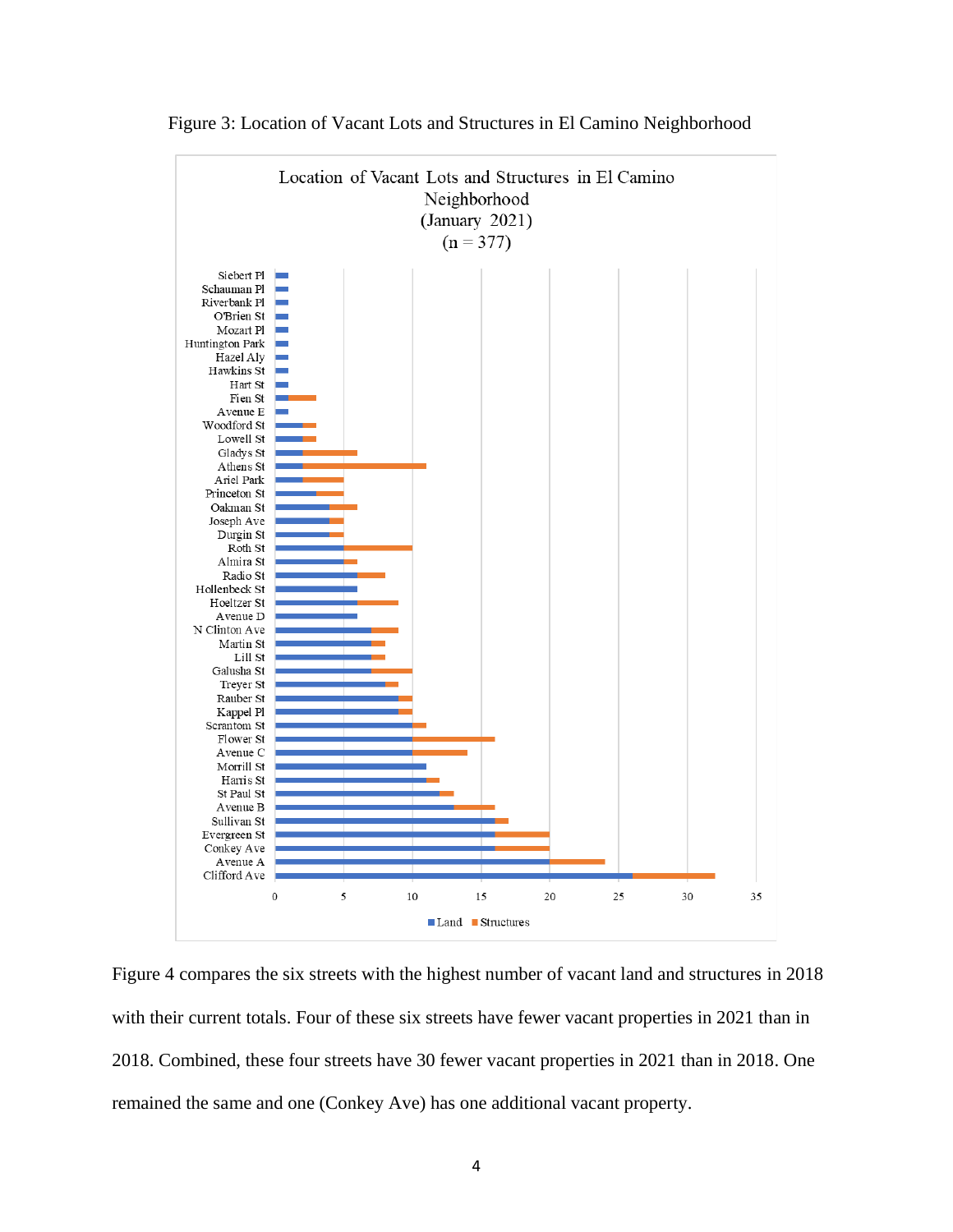

Figure 4: Vacant Structures and Land by Year and Street January 2018 and 2021 (n = 274)

## **Vacant Date**

Within the vacant structure file, the city provides the date the property became vacant. Figure 5 shows the year each currently vacant structure became vacant. A few properties have been vacant for over two decades; however, most vacant structures were vacated in the last 5 years. That is, 49 of the 82 (60%) structures became vacant from 2017 though 2021. Over a quarter of vacant properties were vacated during 2021. Compared to 2018, we see a similar distribution of years for vacant properties with most structures being vacated in recent years.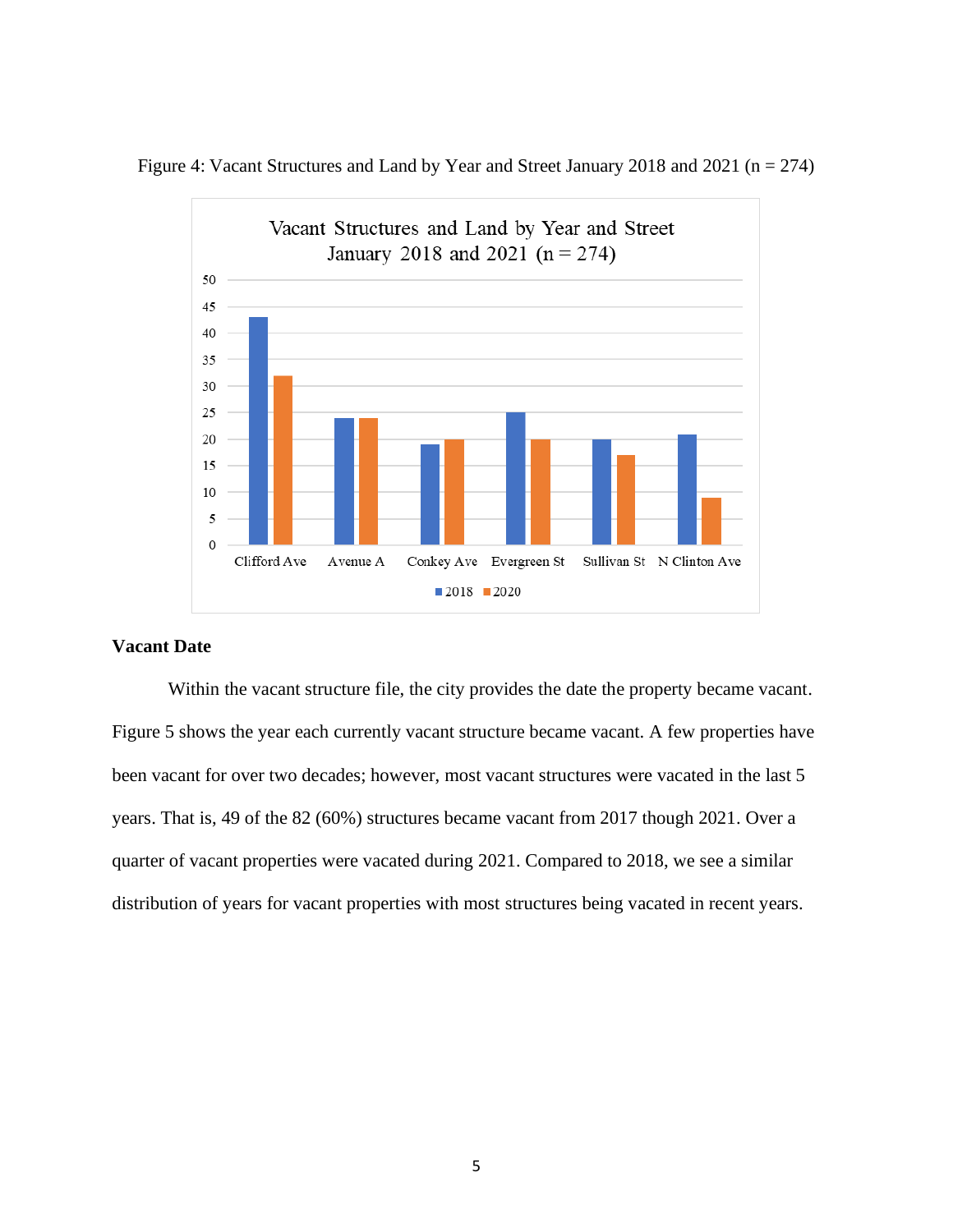

Figure 5: Vacant Date of Vacant Structures in El Camino Neighborhood January 2021 (n = 82)

## **Type of Vacant Structure**

Figure 6 displays the breakdown of each type of vacant structure. Of the 82 vacant structures, 88% are single family or two-family residences. This is an 8% increase compared to 2018, however the overall totals of all categories decreased.



Figure 6: Type of Vacant Structure in El Camino Neighborhood ( $n = 82$ )